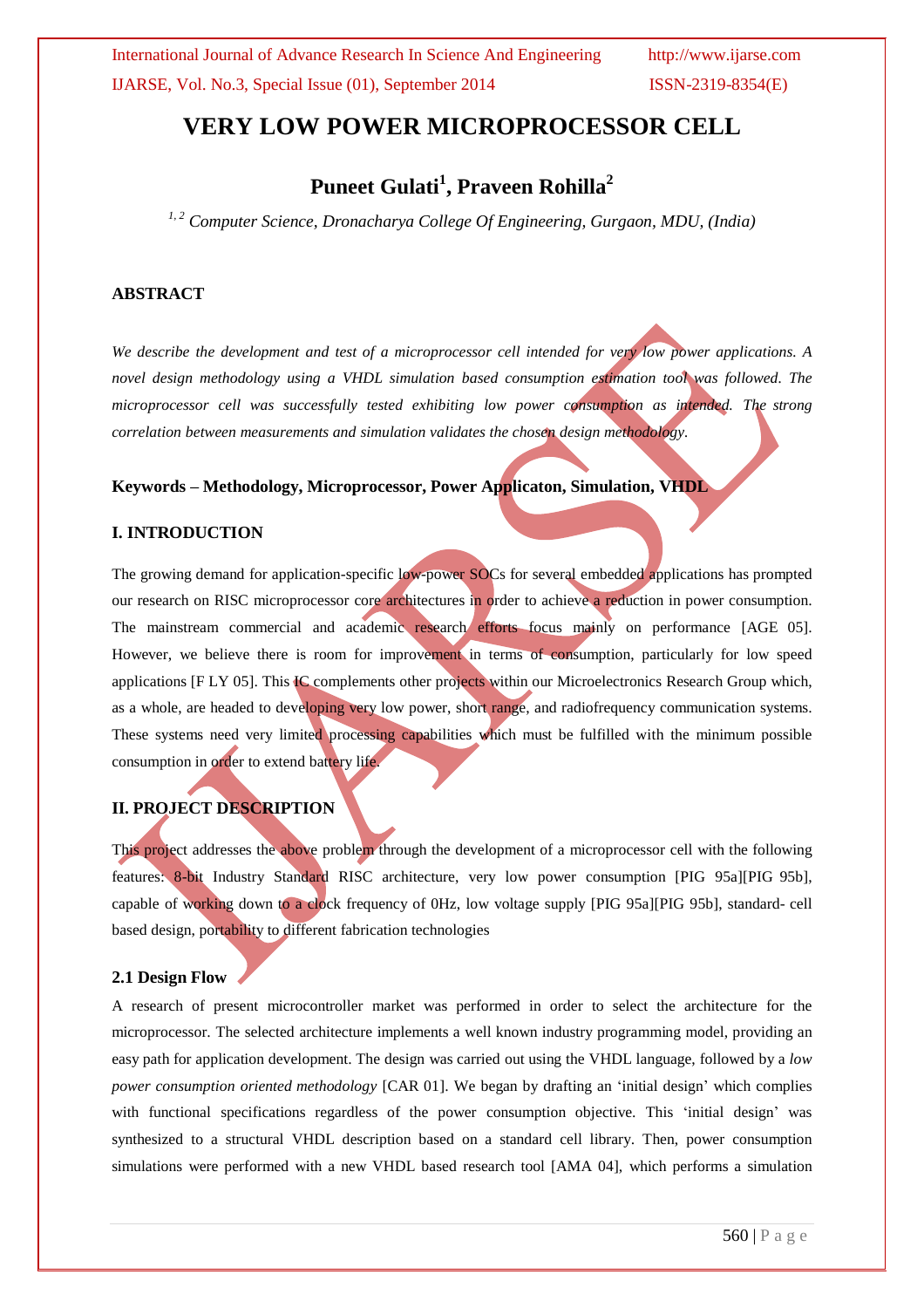while recording consumption based on the structural description of each block and a characterization of the standard cells. Simulations were performed using, as *benchmarks, some* test assembler programs. We then focused on those blocks of higher power consumption to tweak the internal architecture for optimal power consumption. The final design was synthesized block by block obtaining structural descriptions in turn used as inputs for an automatic place and route layout tool. In order to improve total area expenditure, a semi full custom layout design style was adopted on repetitive blocks such as the internal STACK. A circuit extraction was performed on the microprocessor final layout. This circuit was simulated on a SPICE environment while running specific instructions and small applications.



### **2.2 Internal Architecture**

The internal architecture of the microprocessor cell is divided in two blocks as shown in Fig. 2: *Operation Block:* It is composed by the internal registers of the P (accumulator register: W, Status register: STATUS, the Instruction Register: IR, the Program Counter: PC and other specific registers such as: FSR and PCLatH), the Arithmetic Logic Unit (ALU), the internal STACK and the Data Memory Decoder Block: DMDB.

u *Control Block:* It is composed basically by <sup>a</sup> state machine specially designed to improve the low-

power consumption feature. A 'Sleep' block that puts the P in an extra low-power consumption state until awakened by an external interrupt is implemented using *Clock Gating* techniques.The *Control Block* performs the opcode reading, decoding, and then controls the data flow in the *Operation Block* in order to complete the operation.



**Fig. 2 - Internal Architecture**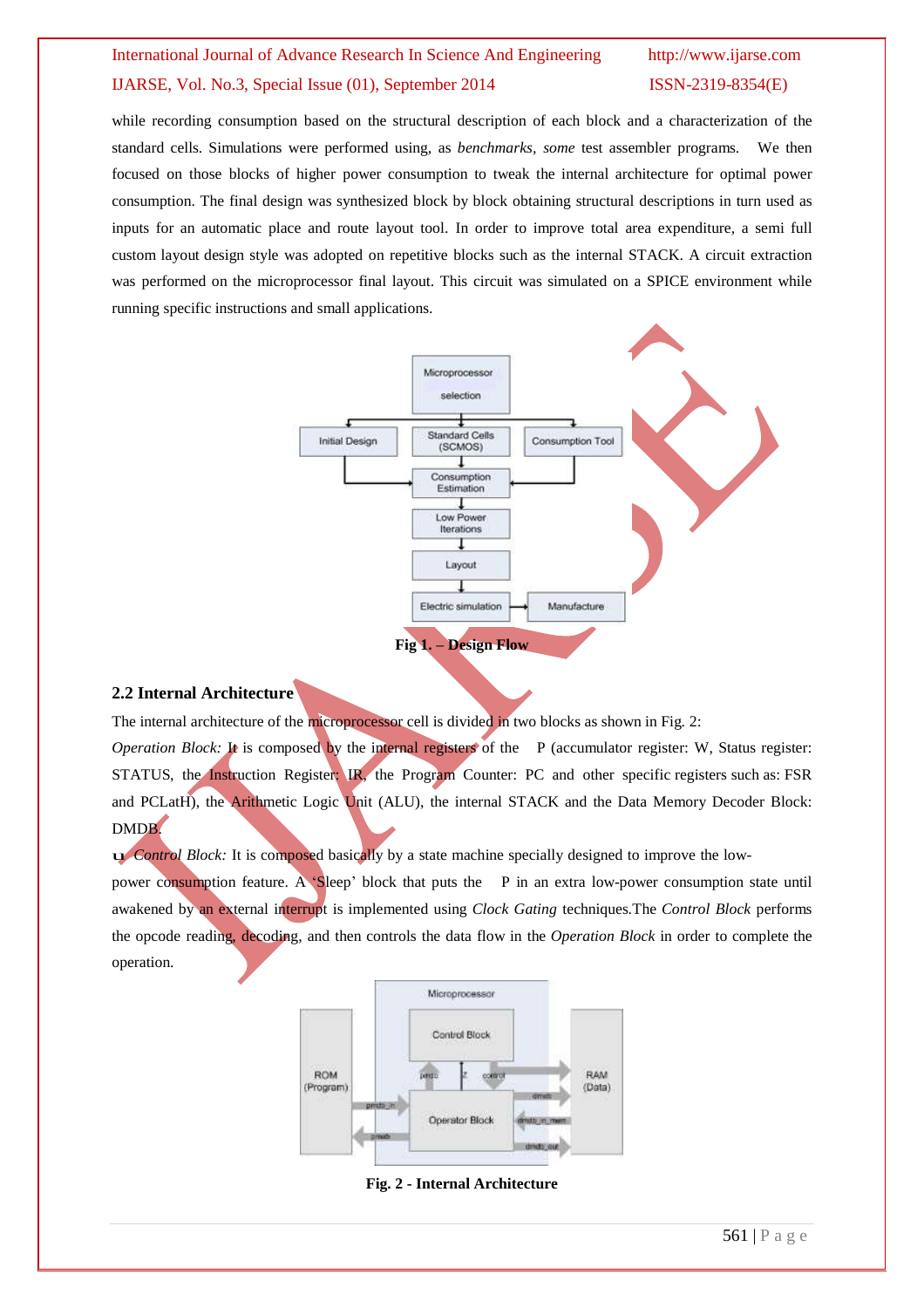

**Fig. 3 - Internal Architecture Of The Operation Block**

## **III. DESIGN OPTIMIZATION**

As the ALU and the Control Block state machine alone take an 80% of the total power consumption of the 'initial design', our design improvements were performed on these blocks. Control Block: Power consumption improvements were achieved on this block through selection of an appropriate state coding for the state machine. The state coding in the 'initial design' was implemented by the automatic synthesis tool without attempting to control the coding. In order to allow exploration of the Design Space in terms of state coding and power consumption, different codes were implemented directly in the VHDL description. Fig. 5(a) shows a comparison between results obtained with the power simulation tool on two different *benchmarks* for the 'initial design' state coding and the Gray coding used for the final version. ALU: Operations performed on this block were grouped in different ways and each group implemented with combinatorial logic. Flip-flops were used to register data for each block input in order to avoid consumption associated with undesired data transitions. Also a C*lock Gating* technique was implemented to control the flip-flop clocks.



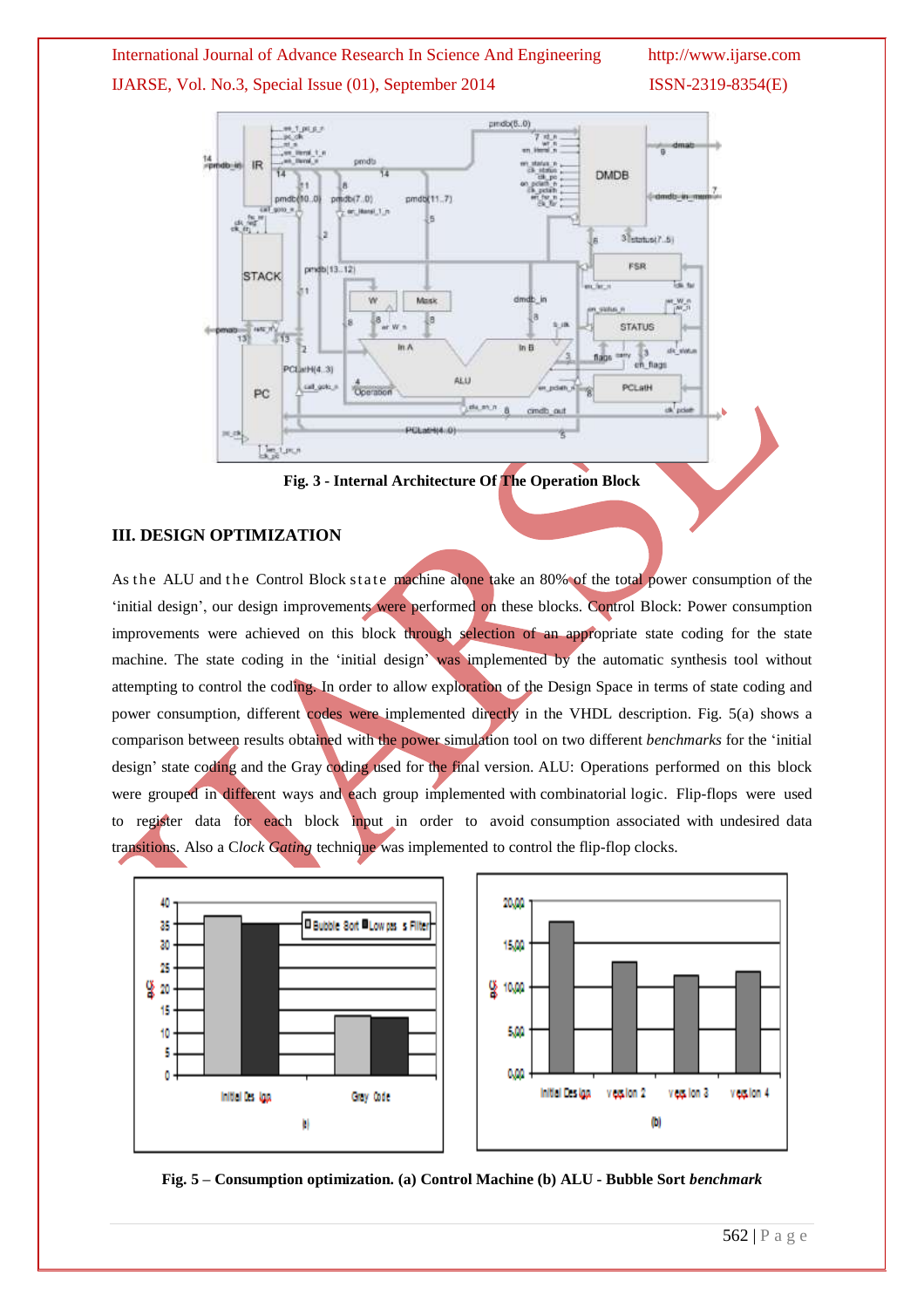### **IV. RESULTS**

In order to test the IC we designed two printed circuit test boards. The first one, with no data or program memory was used to validate the functionality of the microprocessor. The opcode of each instruction and data from memory were emulated with manual switches. The clock was also manually generated and the data output and address buses state were displayed with LEDs. The second PCB was designed to validate the functionality of the chip in a real application while measuring the power consumption of several blocks which were provided with separate supply pins (Fig. 6). The test setup included, apart form the fabricated circuit, external memory chips for program and data storage and provisions for accessing the test port. This port was designed for extended observability and some controllability of the internal blocks of the device under test so as to easy the validation tests and eventual hardware debugging. In order to measure the power consumption we used the same benchmarks as in previous power estimations and simulations. Except for a minor bug, which can be solved by coding around, all instructions of the microprocessor set worked correctly



**Fig. 6. Measured And Simulated Consumption For Different Blocks**

The fabricated microprocessor characteristics are:

- u RISC Microprocessor
- u Harvard Architecture
- 8 bits Data Bus, 14 bits Instruction Bus
- u Frequency Range:  $0 \sim 5$  Mhz @ Vdd = 3.3 V
- u Minimum Voltage operation: 1.9 <sup>V</sup>
- u Current consumption in operation: 200 A  $\omega$  fclk = 2 Mhz
- u Low Power mode (SLEEP): 1.2 A  $\omega$  fclk = 2 Mhz
- u Easy portability to others technologies (standard cell oriented design)
- u Technology: AMI ABN 1.5 m
- u Area: 4.6 mm x 4.6 mm
- u Number of transistors: 16000

### **V. CONCLUSIONS**

A first RISC microprocessor design experience has been carried out successfully using a *low power oriented methodology* [CAR 01] as the cell is fully functional and consumption data are consistent with the low power